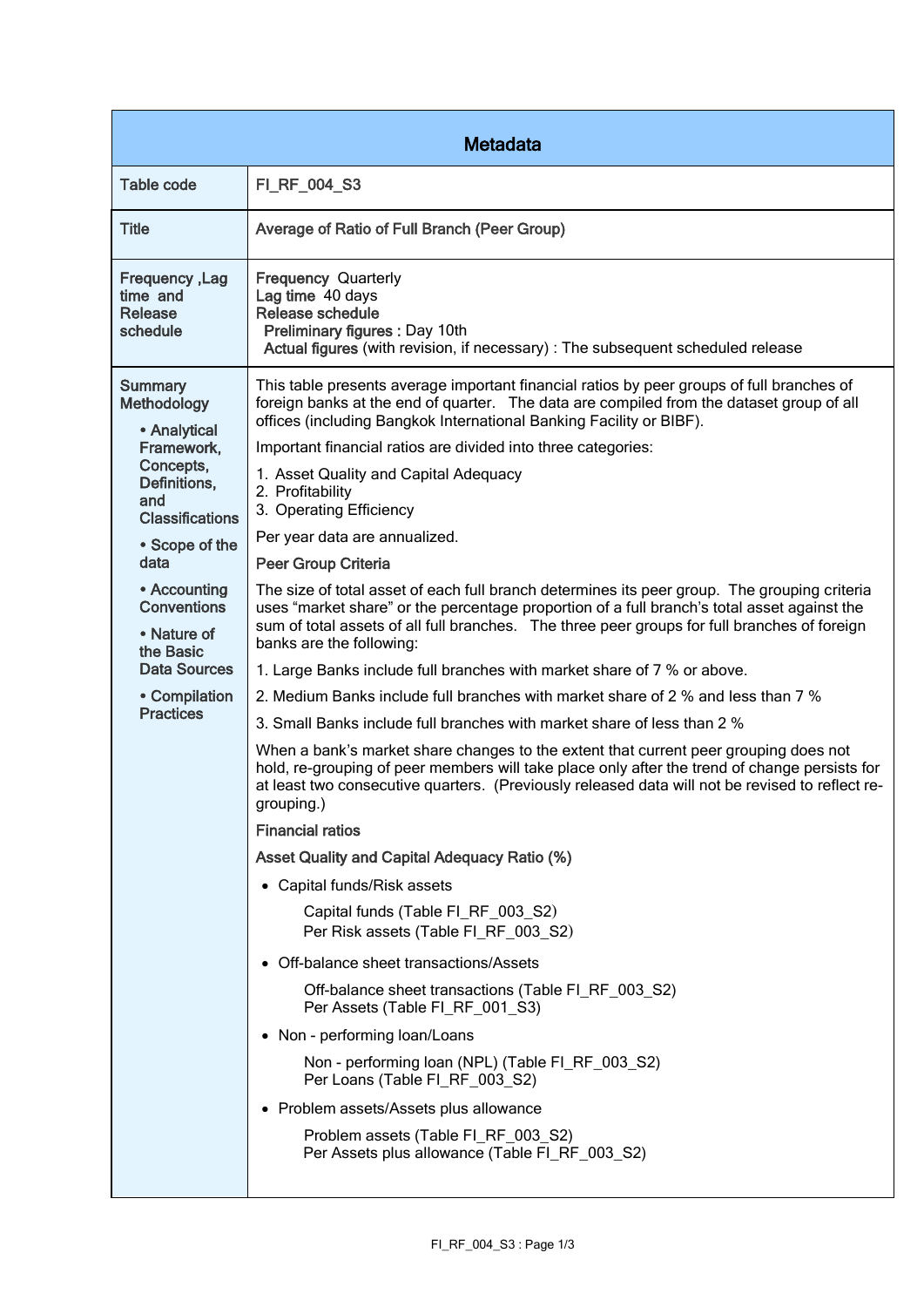| • Loans/Deposits                                                                                                                                                                                                                                                                                                                                                                                             |
|--------------------------------------------------------------------------------------------------------------------------------------------------------------------------------------------------------------------------------------------------------------------------------------------------------------------------------------------------------------------------------------------------------------|
| Loans (Table FI_RF_003_S2)<br>Per Deposits (Table FI RF 001 S3)                                                                                                                                                                                                                                                                                                                                              |
| • Liquidity Coverage Ratio (LCR) From 2016 onwards, The BOT has changed Liquidity<br>Coverage Ratio: LCR Regulation                                                                                                                                                                                                                                                                                          |
| High-quality liquid assets: HQLA is assets with a high quality, have no obligation and<br>can be easily and quickly turn into cash without significant value losses in severe<br>liquidity stress period, such as cash, deposits or reserves at central bank and<br>securities<br>Per Net expected cash outflow over the next 30 days in severe liquidity stress period.<br>Further details check from link; |
| https://www.bot.or.th/Thai/FIPCS/Documents/FPG/2558/ThaiPDF/25580129.pdf<br>(available in Thai only)                                                                                                                                                                                                                                                                                                         |
| <b>Profitability Ratio (%)</b>                                                                                                                                                                                                                                                                                                                                                                               |
| • Interest income / Average interest earning assets (Per year)                                                                                                                                                                                                                                                                                                                                               |
| Interest income (Table FI_RF_002_S3)                                                                                                                                                                                                                                                                                                                                                                         |
| Per Average interest earning assets                                                                                                                                                                                                                                                                                                                                                                          |
| • Interest expenses/ Average interest earning assets (Per year)                                                                                                                                                                                                                                                                                                                                              |
| Interest expenses (Table FI_RF_002_S3)<br>Per Average interest earning assets                                                                                                                                                                                                                                                                                                                                |
| • Net interest income / Average interest earning assets (Per year) (NIM)                                                                                                                                                                                                                                                                                                                                     |
| Net interest income (Table FI_RF_002_S3)                                                                                                                                                                                                                                                                                                                                                                     |
| Per Average interest earning assets                                                                                                                                                                                                                                                                                                                                                                          |
| • Non - interest income/Average net assets (Per year)                                                                                                                                                                                                                                                                                                                                                        |
| Non - interest income (Table FI_RF_002_S3)<br>Per Average net assets (Table FI_RF_003_S2)                                                                                                                                                                                                                                                                                                                    |
| • Operating expenses/Average net assets (Per year)                                                                                                                                                                                                                                                                                                                                                           |
| Operating expenses (Table FI_RF_002_S3)<br>Per Average net assets (Table FI_RF_003_S2)                                                                                                                                                                                                                                                                                                                       |
| • Profit (loss) from operation/Average net assets (Per year)                                                                                                                                                                                                                                                                                                                                                 |
| Profit (loss) from operation (Table FI_RF_003_S2)<br>Per Average net assets (Table FI_RF_003_S2)                                                                                                                                                                                                                                                                                                             |
| • Net profit (loss)/Average net assets (Per year) (ROA)                                                                                                                                                                                                                                                                                                                                                      |
| Net profit (loss) (Table FI_RF_002_S3)<br>Per Average net assets (Table FI_RF_003_S2)                                                                                                                                                                                                                                                                                                                        |
| • Non-interest income/Total income                                                                                                                                                                                                                                                                                                                                                                           |
| Non-interest income (Table FI_RF_002_S3)<br>Per Total income (Table FI_RF_003_S2)                                                                                                                                                                                                                                                                                                                            |
| • Gain (loss) on investments in securities/Non-interest income                                                                                                                                                                                                                                                                                                                                               |
| Gain (loss) on investments in securities (Table FI_RF_002_S3)<br>Per Non-interest income (Table FI_RF_002_S3)                                                                                                                                                                                                                                                                                                |
| • Gains (Loss) on tradings and foreign exchange transactions/Non-interest income                                                                                                                                                                                                                                                                                                                             |
| Gains (Loss) on tradings and foreign exchange transactions (Table FI_RF_002_S3)<br>Per Non-interest income (Table FI RF 002 S3)                                                                                                                                                                                                                                                                              |
| • Fee and services income/Non-interest income                                                                                                                                                                                                                                                                                                                                                                |
| Fee and services income (Table FI_RF_002_S3)<br>Per Non-interest income (Table FI_RF_002_S3)                                                                                                                                                                                                                                                                                                                 |